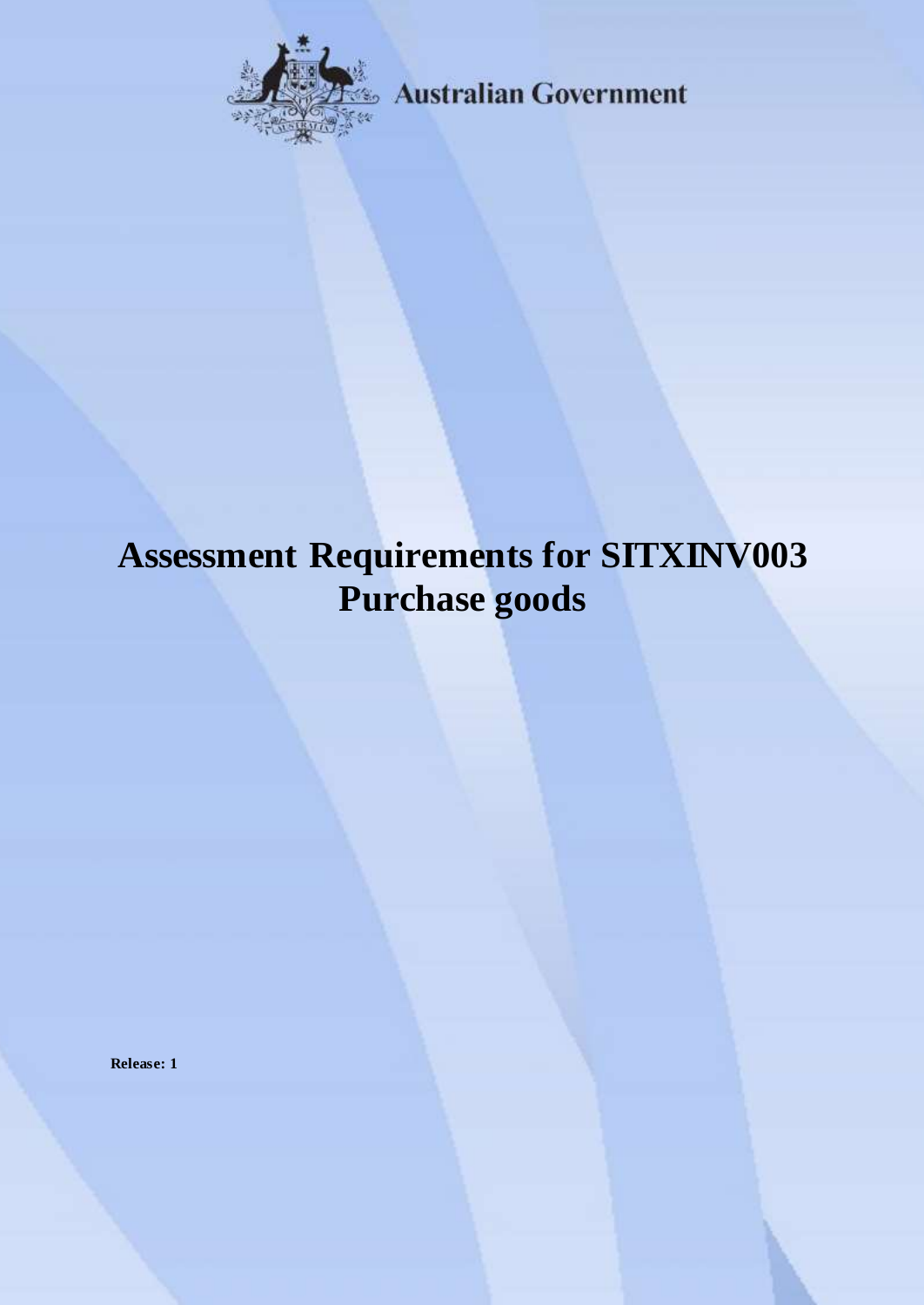## **Assessment Requirements for SITXINV003 Purchase goods**

### **Modification History**

Not applicable.

## **Performance Evidence**

Evidence of the ability to complete tasks outlined in elements and performance criteria of this unit in the context of the job role, and:

- determine and confirm purchasing requirements for at least six of the goods listed in the knowledge evidence
- make purchase arrangements for the goods to meet different:
	- end product requirements
	- customer specifications:
		- numbers
		- special requests
- assess supplier capacity to meet price, quality and delivery expectations for each of the above goods
- complete above purchasing activities following organisational requirements for stock ordering, including procedures and documentation.

## **Knowledge Evidence**

Demonstrated knowledge required to complete the tasks outlined in elements and performance criteria of this unit:

- specific industry sector and organisation:
	- features of products sold and the expected level of quality
	- formats for and contents of workplace documents that describe supply requirements
	- forecasting methods for calculating required quantity of goods
	- formats for and inclusions of job costings that describe purchase price limitations
	- sources of product and supplier information
	- sources of information on negotiated cost of supply, contractual arrangements and preferred supplier arrangements
	- formats for and inclusions of supplier specifications for the purchase of goods
	- full content of stock ordering procedures and documents
	- individual stock ordering responsibilities
- sources of information to determine purchase requirements:
	- buffet designs
	- catering orders
	- customer specifications: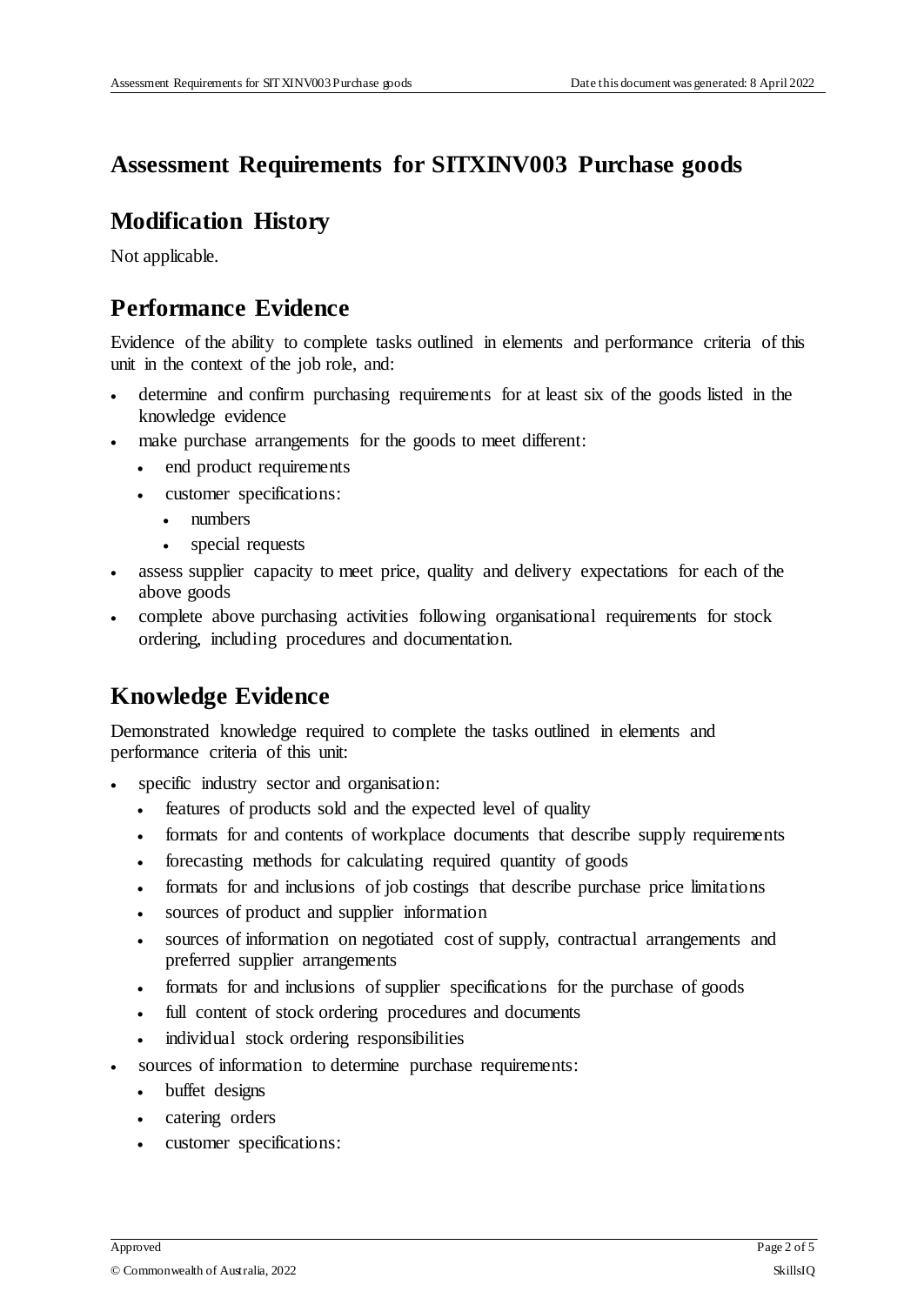- numbers
- special requests
- event orders
- event running sheets
- function orders
- menus
- operational itineraries for crew
- passenger itineraries
- passenger lists
- recipes
- reservation profiles
- rooming lists
- standard yields
- goods that need to be purchased by a business:
	- alcoholic or non-alcoholic beverages
	- cleaning agents and chemicals
	- customer travel products:
		- luggage labels
		- travel bags
		- travel wallets
		- tickets
		- vouchers
	- event supplies
	- food:
		- dairy products
		- dry goods
		- fresh goods
		- frozen goods
		- fruit or vegetables
		- meat, poultry or seafood
	- fuel:
		- aircraft
		- coaches
		- hire cars
		- vessels
	- general stores
	- housekeeping supplies
	- linen
	- merchandise
	- uniforms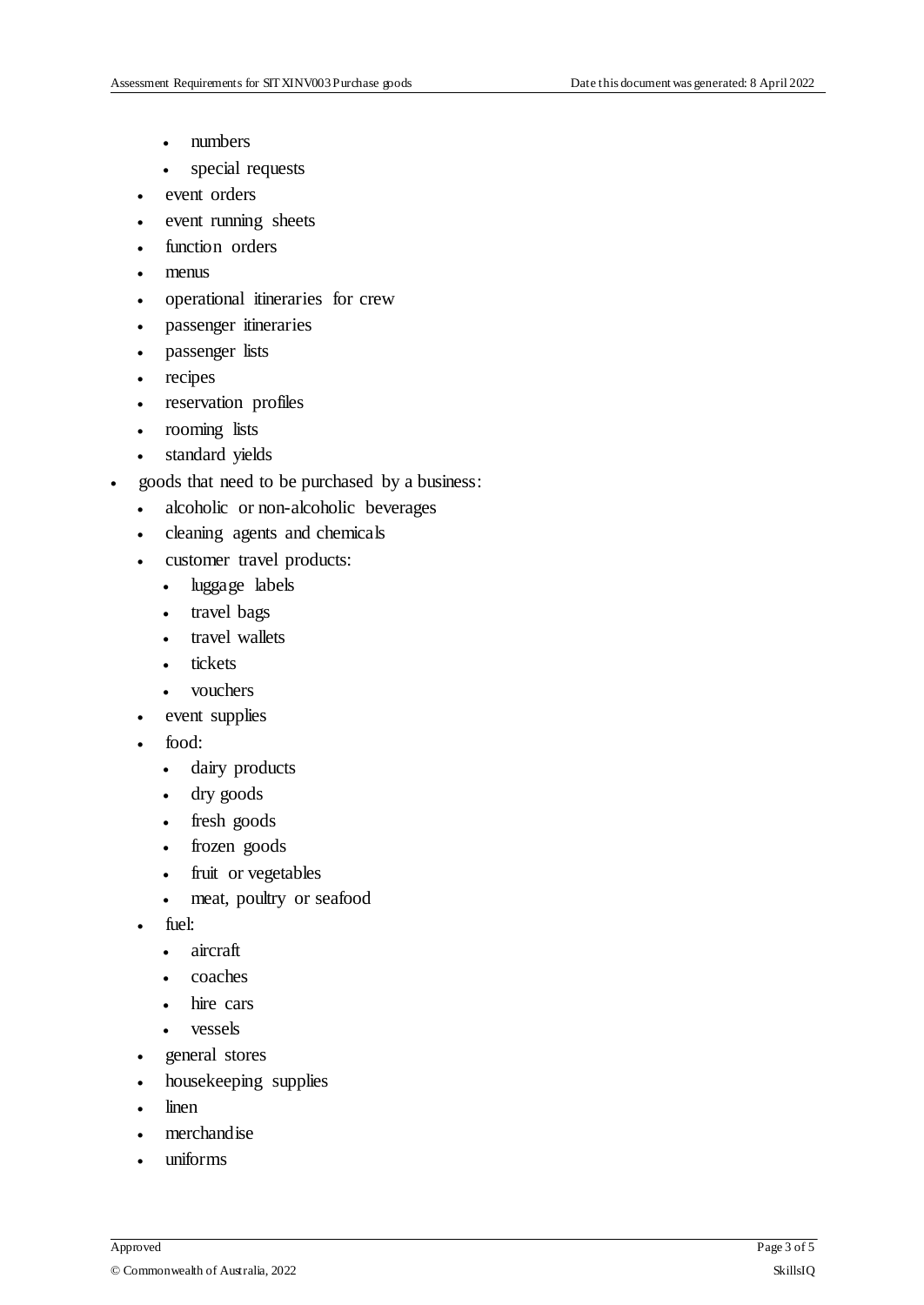- considerations in determining quality and suitability of stock on hand:
	- ability to meet customer requirements:
		- numbers
		- special dietary requirements
		- special requests
	- ability to meet requirements of:
		- event
		- menu
		- recipe
		- touring itinerary
	- for food:
		- currency of best by or use by dates
		- freshness
		- size
		- weight
		- numbers of goods on hand
- organisational procedures for the supply of goods:
	- completing purchase orders
	- gaining authority to purchase
	- limitations on which suppliers can be used
	- who is authorised to negotiate and purchase
- assessment of supplier capacity to meet price, quality and delivery expectations:
	- comparing price with previous supply costs
	- visual assessment
	- taste test for food
	- visual assessment
	- taste test for food
	- checking on others' satisfaction with the supplier
- determinants of the quality of goods:
	- ability to meet:
		- customer specifications
		- organisational quality specifications
		- portion requirements
	- currency of best by or use by dates
	- freshness
	- size
	- weight.